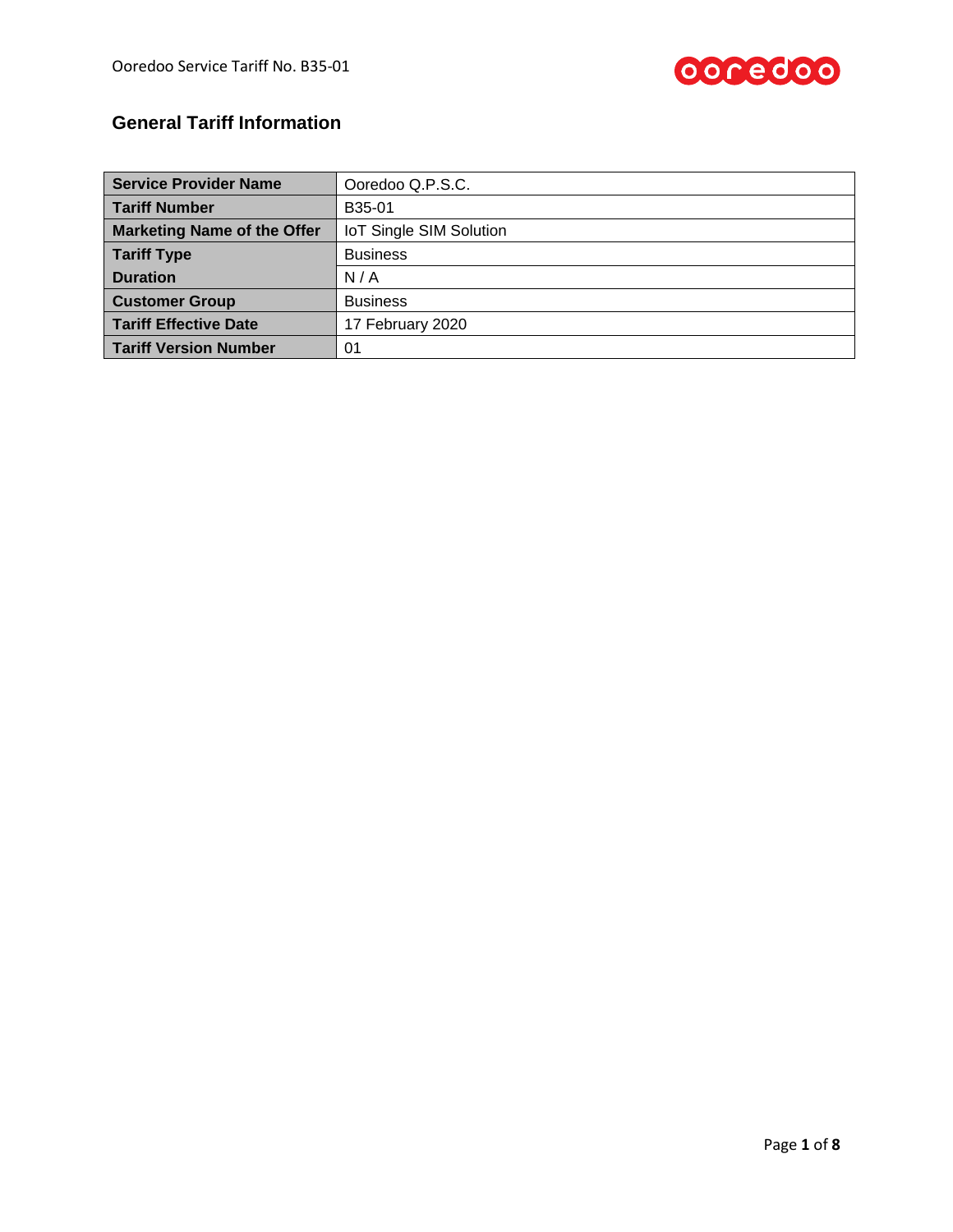

# **1. Definitions**

- **1.1.** Ooredoo means Ooredoo Qatar Q.P.S.C.
- **1.2.** Subscriber means the person or entity that enters into an agreement with Ooredoo to receive and pay for the IoT Single SIM Solution Service.
- **1.3.** User means the natural person who uses the relevant Service.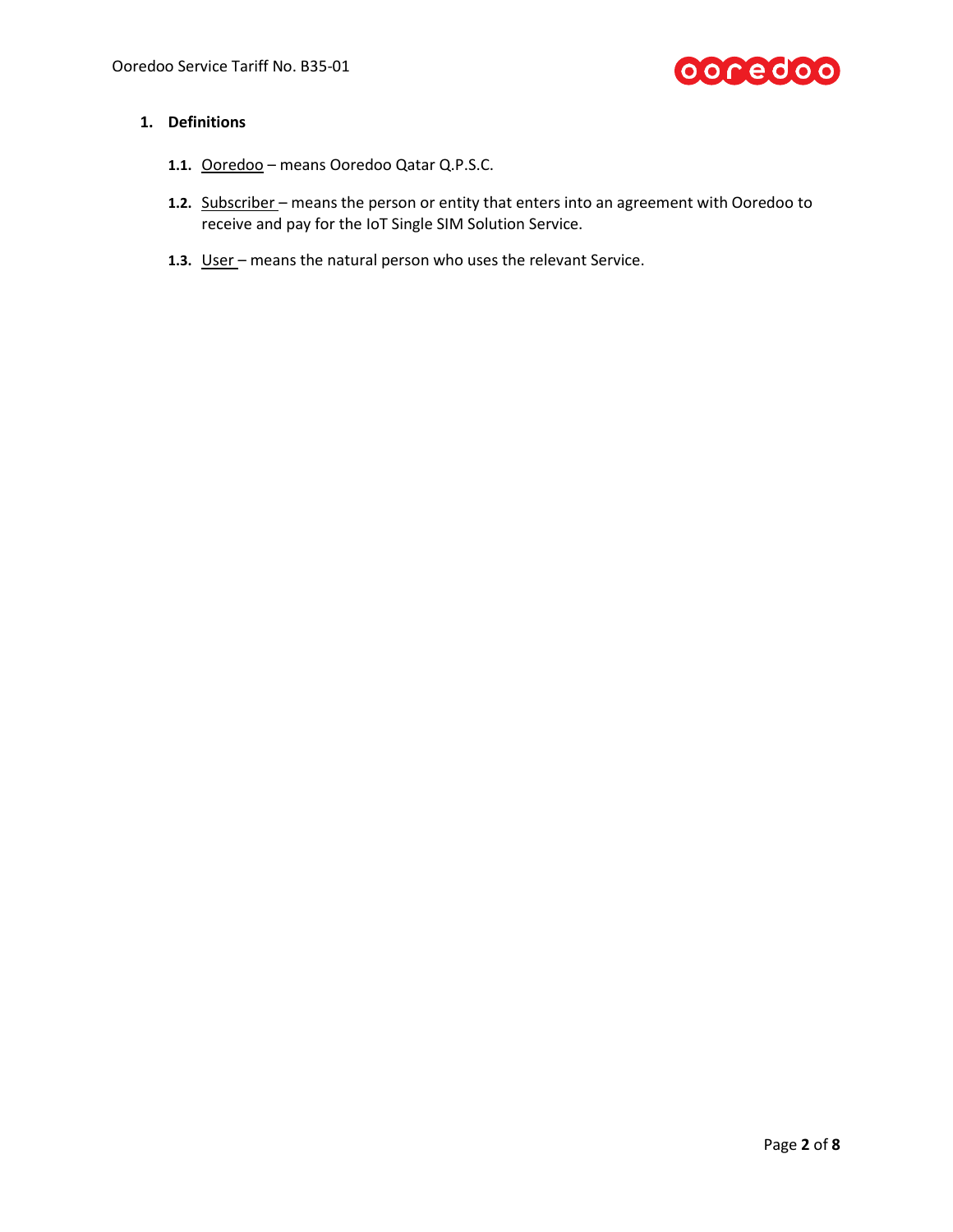

### **2. Tariff Terms and Conditions**

- **2.1.** This tariff is neither a special promotion nor a readjustment.
- **2.2.** This tariff is effective as of the date established in this tariff document and will automatically cease being effective if, subject to CRA approval, Ooredoo publishes a new tariff for this service or publishes notification on its webpage that this tariff is no longer effective.
- **2.3.** From time to time, and subject to CRA approval where required, Ooredoo may publish promotions and readjustments on its webpage or by other means. Such promotions and readjustments will automatically modify this tariff as specified by Ooredoo as of the date Ooredoo publishes such promotions or readjustments.
- **2.4.** These terms and conditions are in addition to the terms and conditions specified in other tariffs, the Master Service Agreement and any application/service definition/quotation for the Services.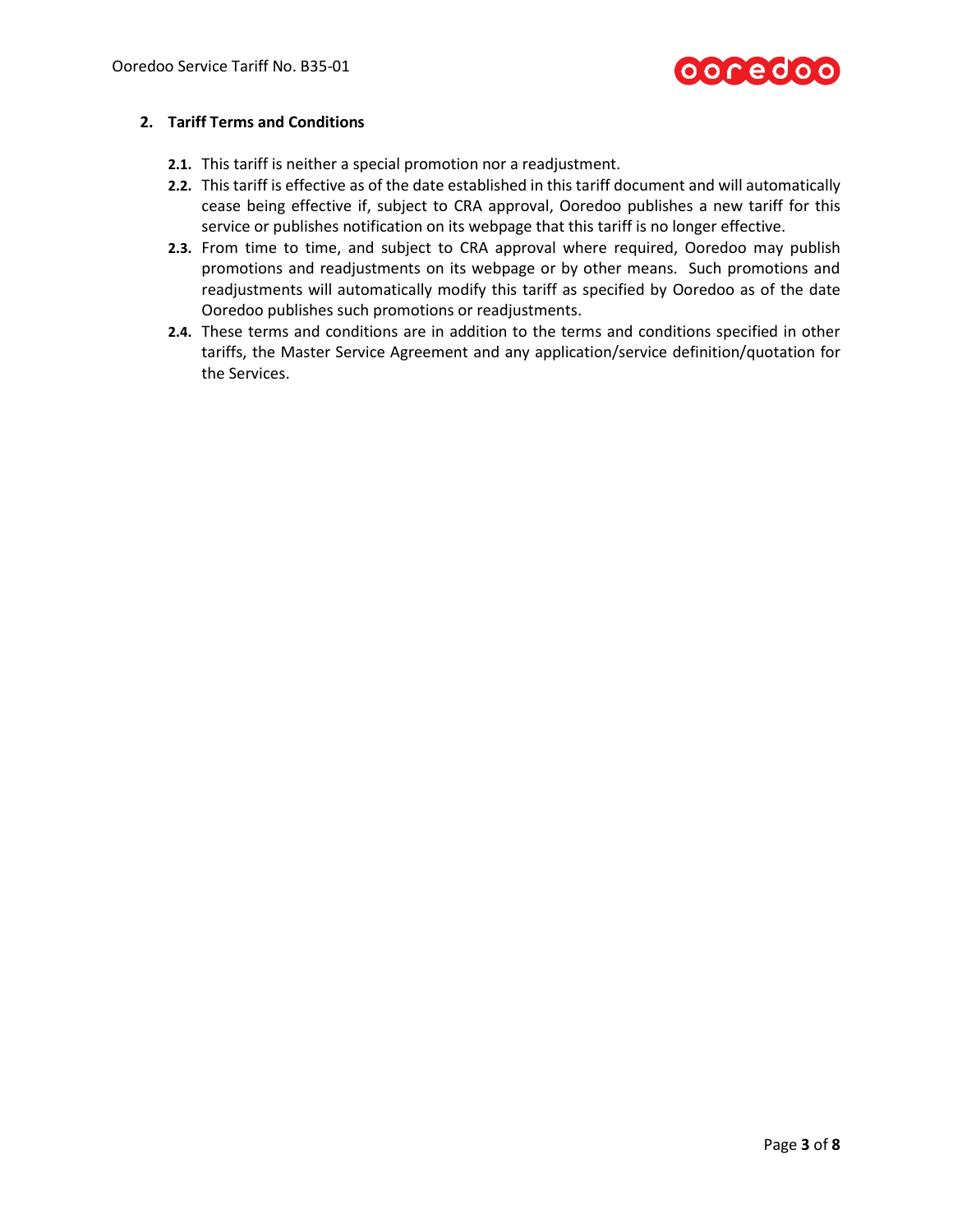

## **3. Service Description**

### **3.1. Service scope**

**Ooredoo IoT Connect product** provides the customer with services to manage, operate and support connectivity in the area of 'Internet of Things' (IoT) or 'Machine-to-Machine' (M2M) applications. The product consists of following components:

- IoT SIM cards for Mobile connectivity service for IOT applications
- IOT Connect Management portal (optional)
- Support service

**Mobile IoT SIM cards** are available as 2FF (Mini), 3FF (Micro) or 4FF (Nano/3-in-One) form factors.

**Single SIM subscription plans** are available for data and optionally SMS services. The IOT Single SIM subscription plan defines the usage allowance for a period of a calendar month. Unused allowance of the current month is not carried over to following month. The usage allowance is applicable for one single SIM card.

**Geographical region:** The service is supported within the geographical territory of the State of Qatar.

**Mobile data services** are provided as internet access through standard IoT APN. Alternatively further APN/VPN options can be requested as optional service.

**The IoT Connect Portal** is optional and provided as a web-based service. It can be accessed through the internet by any standard web browser. The portal allows the user to administrate and operate the IoT SIM cards and connectivity service for their application. The portal is available in english language.

**Support service** to the customer is provided through the Ooredoo business hotline 8008000 or email 8008000@Ooredoo.qa

#### **3.2. Service charges**

The charging rate for Ooredoo IoT Connect Single SIM is set out as the following:

| <b>Service Name</b>   | Local data per SIM | <b>One Time Price per</b> | Price per SIM per |
|-----------------------|--------------------|---------------------------|-------------------|
|                       | per month          | SIM activation (QAR)      | month (QAR)       |
| <b>IoT Single SIM</b> | 20 MB              | <b>QAR 10</b>             | <b>QAR 10</b>     |
|                       | 50 MB              | <b>QAR 10</b>             | <b>QAR 15</b>     |
|                       | 100 MB             | <b>QAR 10</b>             | <b>QAR 20</b>     |
|                       | 250 MB             | QAR 10                    | <b>QAR 35</b>     |

In case of usage above the defined allowance, the following charges are applicable:

Charge per MB above data allowance limit: QAR 1 for local Qatar use.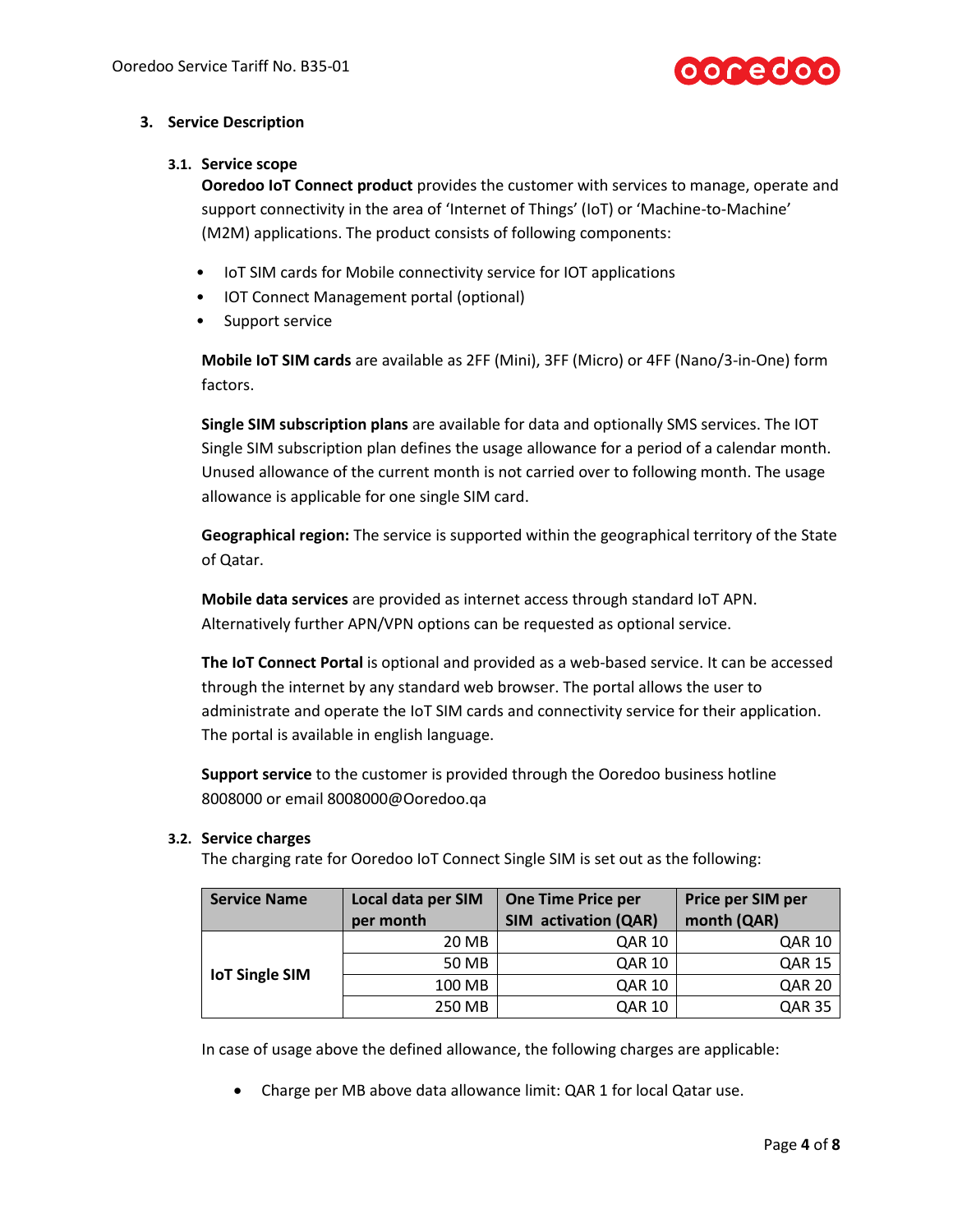

• In case of activated SMS service following charges apply: QAR 0.12 per SMS for local destinations and QAR 0.60 per SMS for international destinations.

All prices quoted are in Qatari Riyals and excluding tax.

In case of activation of a subscription within a calendar month the usage allowance and recurrent fees will be prorated.

Each subscription has an initial duration of three month. After the expiry the subscription is automatically extended by another month, unless it is terminated with a 30 days notice period.

#### **3.3. Ordering of the Service**

The service can be ordered through the IOT Connect order form. For more information on how to get the service, customers can visit <https://www.ooredoo.qa/portal/OoredooQatar/iot-connect>

The Service Order Form defines the ordered services with reference to this tariff document, the Ooredoo Master Service Agreement and any application/service definition/quotation for the Services.

The service will be provisioned including the portal account (optional), the subscription plans and related network services. Activation of SIM card subscription is either done with the order and provisioning of the service, or in case of provided IOT Connect portal, the customer can do the activation of ordered SIM cards through the user portal. With the activation of SIM cards the prices as defined by the Subscription Plan will be applicable.

#### **3.4. Invoicing and Payment of the Service**

The billing of services is done according to the provisioned subscription plans, used services, and defined prices in this tariff document, or in price quotations. The billing period of services is based on the calendar month. Ooredoo will generate the invoice for the customer based on the customer's regular invoice cycle.

The Customer shall pay Ooredoo for the use of the service within thirty (30) days of the invoice date. The terms defined in the Ooredoo Master Service Agreement are applicable.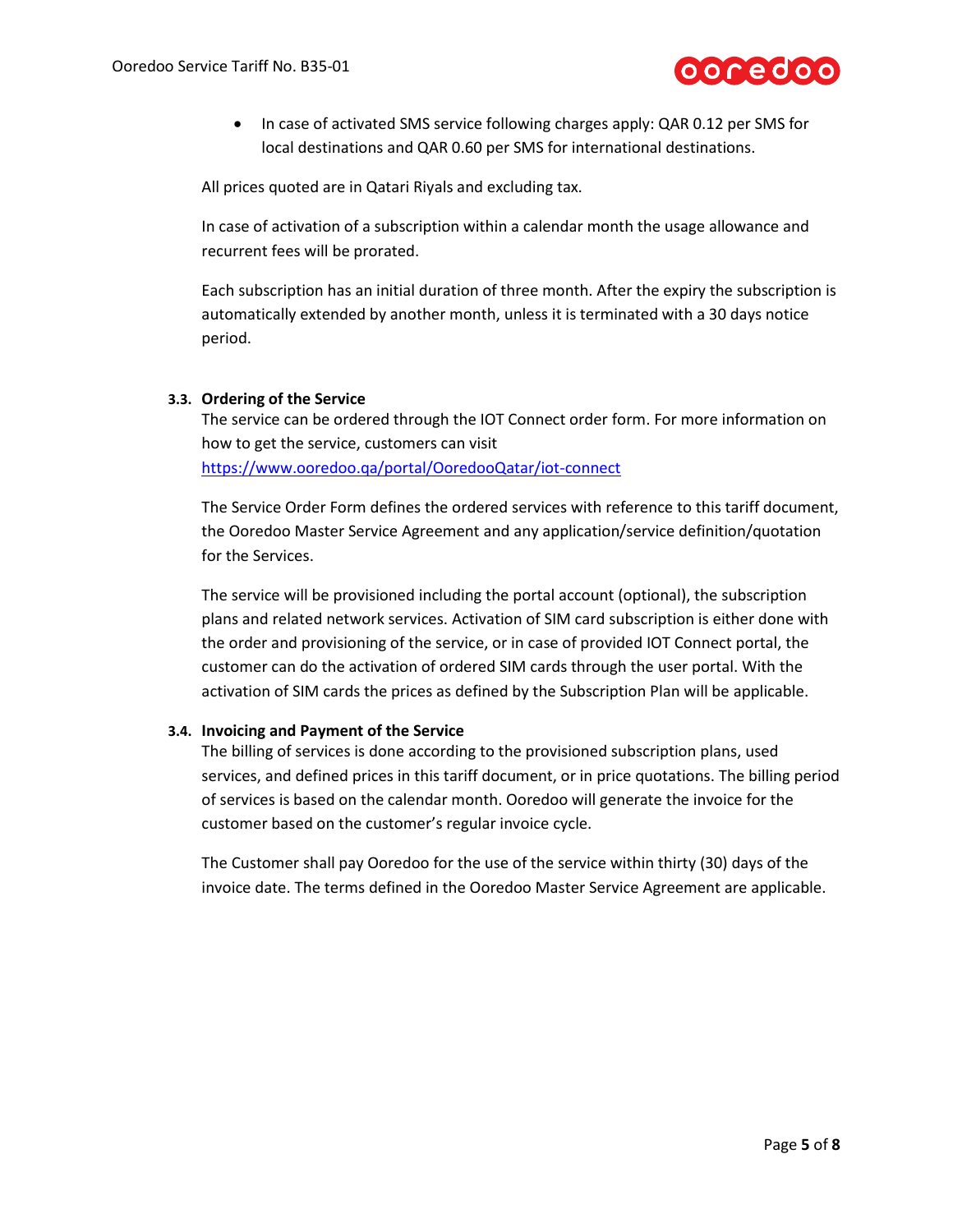

#### **4. Service Provider obligations and limitations**

- **4.1.** The handover of the service by Ooredoo includes the access to IoT Connect portal (optional) and the physical SIM cards and subscriptions. The SIM cards are available for collection by the Customer from Ooredoo HQ2 office.
- **4.2.** By applying for the Service, customer consents to collection, processing, use and storage of customer information by Ooredoo and its partners, subcontractors, suppliers and subsuppliers of customer information for the purpose of setting up and provisioning of the Service. Customer also consents to transit, processing, use and storage of customer information outside the geographic boundaries of the State of Qatar. Ooredoo shall collect, use, process and store customer information in all respects in accordance with Law No. 13/2016 of the State of Qatar concerning the Protection of the Privacy of Personal Data.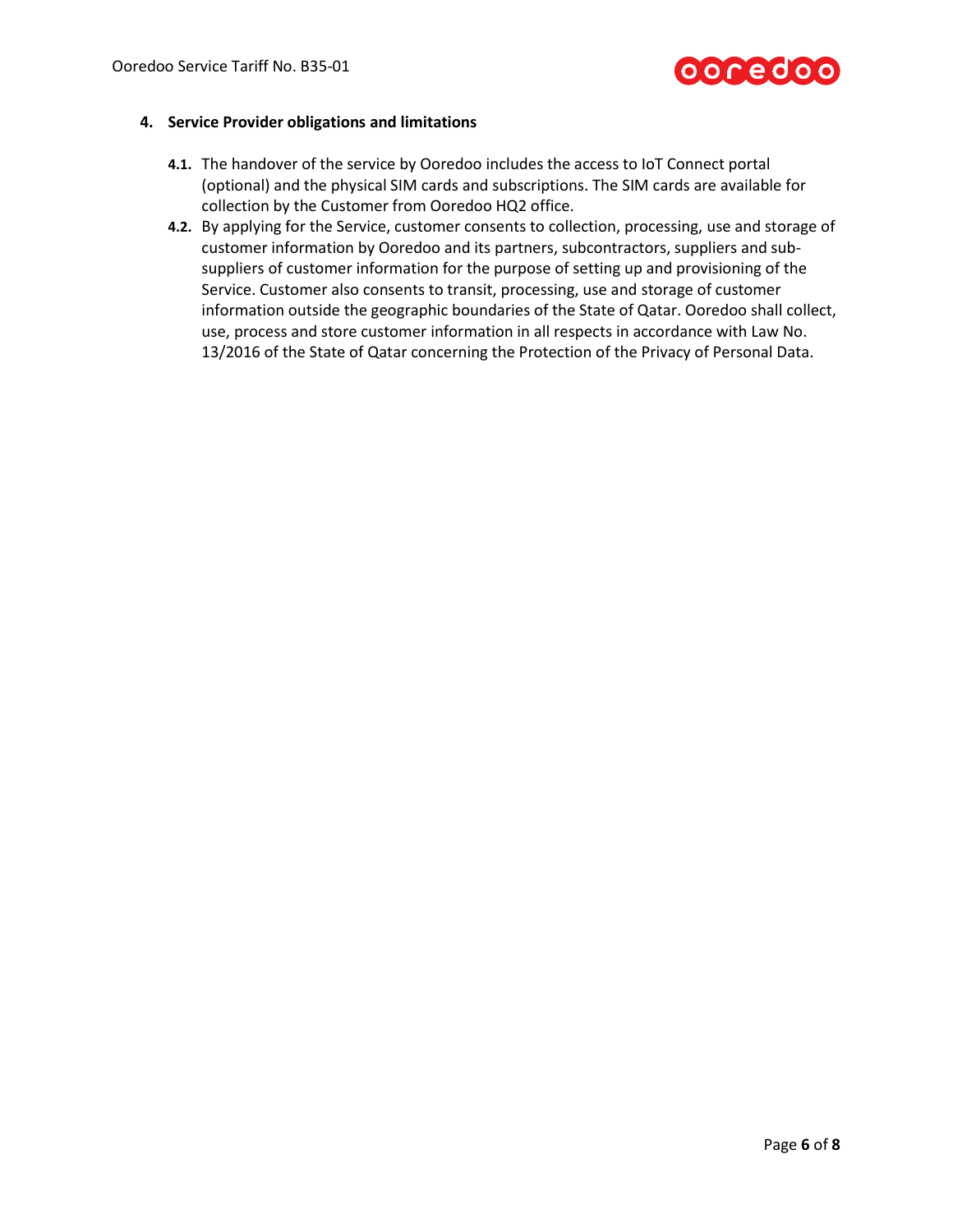

### **5. Customer obligations**

- **5.1.** The Mobile IOT device is not part of the delivery scope. The customer is responsible for appropriate functionality and configurations of the mobile device including network compatibility and applying necessary configurations.
- **5.2.** The customer has to ensure full legal right and authorization to use the service or, if applicable sell a solution or service in the territory. The Customer shall cause all users (anyone who uses or accesses the Service) to comply with the terms and the Customer is responsible for their use of the Service (s). In order to comply with municipal regulations and national security orders, the customer shall own the responsibility to register, verify and activate new SIM Cards in Qatar where relevant.

**\*\*\*END OF TARIFF\*\*\***